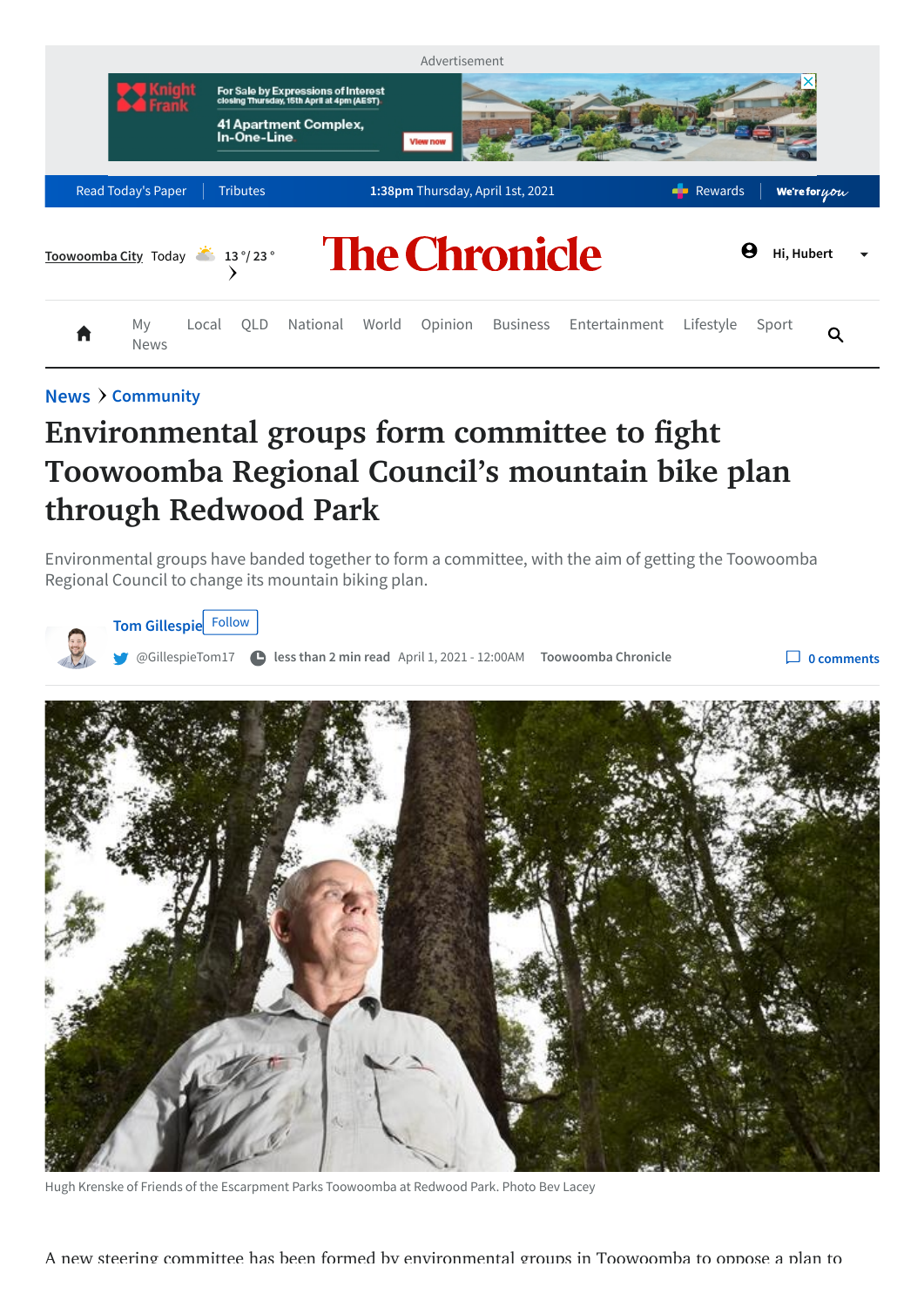A new steering committee has been formed by environmental groups in Toowoomba to oppose a plan to building mountain biking trails through a delicate ecosystem on the escarpment.

More than 60 people gathered at Redwood Park on Saturday from numerous groups, with the goal of creating a strategy to stop the Toowoomba Regional Council constructing numerous trails through the park as part of a major masterplan.

The campaign will be known as the Save/We Love Redwood Committee.

The proposal plans to build nearly 70km of new trails across the Toowoomba Escarpment, some of which would run through Redwood Park.



Plans for mountain biking trails in Redwood Park as part of the Toowoomba and Lockyer Valley Escarpment Mountain Bike Master Plan.

Groups say the park is home to a delicate ecosystem system featuring many endangered birds and animals.

Darling Downs Environment Council community organiser Paul King said the council had not consulted with enough groups when developing its strategy to encourage mountain biking.

"The appearance was that up until now some interests had been favoured, while others were forgotten," he said in a statement.

"The meeting noted that early consultations had only included a select group, including the proponent Dirt Art.

"The meeting believed that that groups such as the Field Naturalists, Bushwalkers, Friends of Escarpment Parks, Bird groups, and neighbours should all be formally consulted.